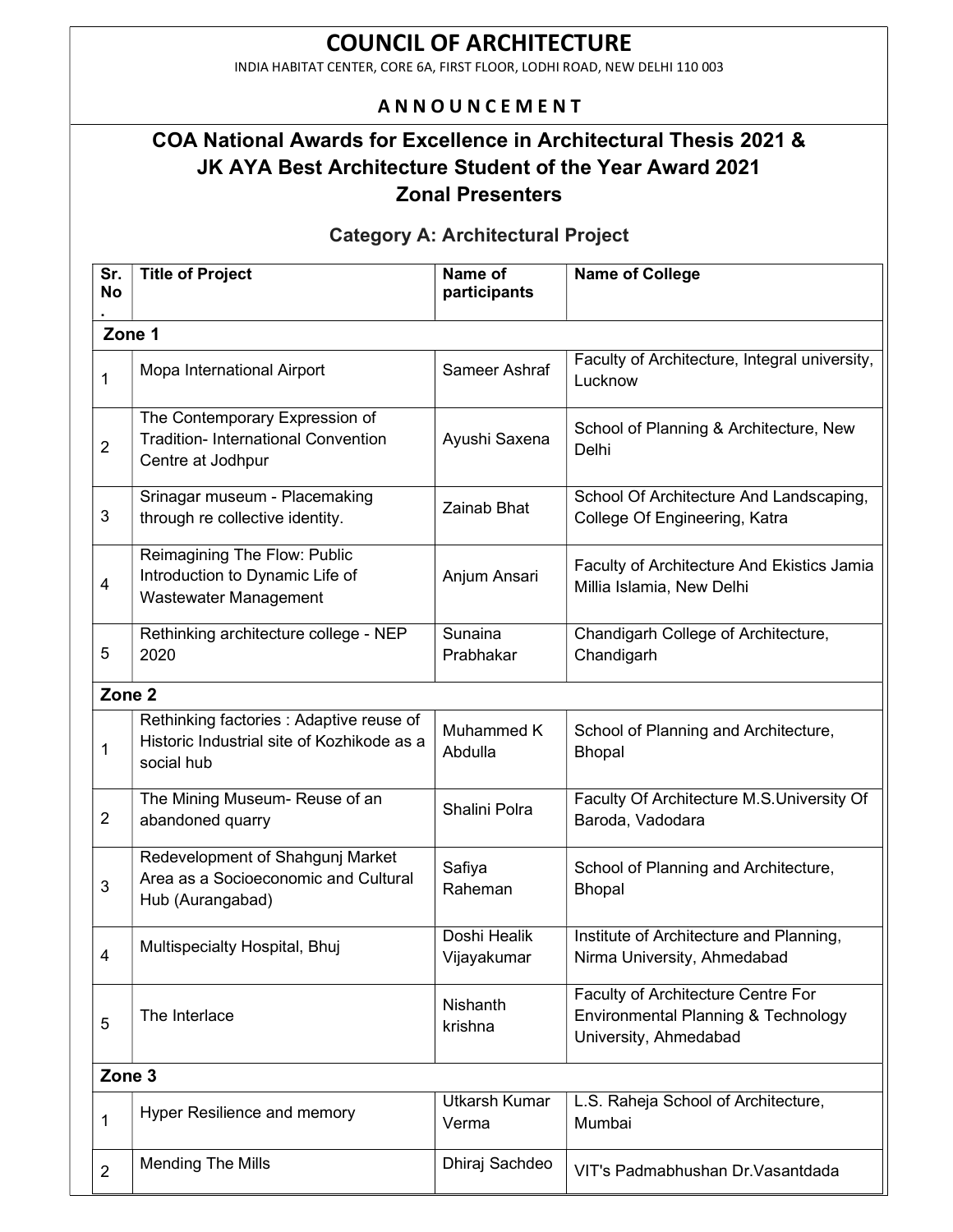INDIA HABITAT CENTER, CORE 6A, FIRST FLOOR, LODHI ROAD, NEW DELHI 110 003

### **ANNOUNCEMENT**

|                          |                                                                                                         |                          | Patil College of Architecture, Pune                                                               |
|--------------------------|---------------------------------------------------------------------------------------------------------|--------------------------|---------------------------------------------------------------------------------------------------|
| 3                        | Deciphering Play: Exploring affordances<br>in Social Housing                                            | Serah Yatin              | Academy of Architecture, Mumbai                                                                   |
| $\overline{4}$           | Apparatus of Amusement                                                                                  | Aum Gohil                | Academy of Architecture, Mumbai                                                                   |
| 5                        | A Self Sustaining Architecture for<br>Disaster relief, Majuli                                           | Fatema<br>Khurshid       | SMEF'S Brick School of Architecture,<br>Pune                                                      |
| Zone 4                   |                                                                                                         |                          |                                                                                                   |
| 1                        | Entrepreneurial Development Park - A<br>hollistic growth environment for<br>enterprises.                | Arunabh<br>Kaushik       | Piloo Mody College of Architecture,<br>Cuttack                                                    |
| $\overline{2}$           | <b>ARAMBHAM</b>                                                                                         | Arya Arun                | R.V. College Of Architecture, Bangalore                                                           |
| 3                        | Minimalism and its emptiness: A<br>contemplative youth centre for the<br>students of Kota, Rajasthan.   | UmmeHanny<br>Ilkalwale   | School of architecture Karnataka Law<br>Society s Gogte Institute Of Technology<br>Belgaum        |
| $\overline{\mathcal{A}}$ | <b>Urban Nomad</b>                                                                                      | M.G. Varshitha           | BGS School of Architecture & Planning,<br>Bangalore                                               |
| 5                        | <b>Cultural Corridor</b>                                                                                | Suraj Karwasra           | K.S.School of Architecture, Bangalore                                                             |
| Zone 5                   |                                                                                                         |                          |                                                                                                   |
| 1                        | Desert Mirage - Reminiscence of Thar<br>Desert Vernacular- Eco- Lodge &<br><b>Interpretation Centre</b> | Santhosh<br>Narayanan S  | MEASI Academy of Architecture, Chennai                                                            |
| $\overline{2}$           | Evoking the Sense of Memory in Space                                                                    | Soundarya<br>Arumugam    | C.A.R.E. School of Architecture Centre<br>For Academic Research And Education,<br>Tiruchirappalli |
| $\mathfrak{S}$           | "Chimney enne nokki chirikkunnu" -<br>Redevelopment of calicut tile company,<br>since 1878              | Mohammed<br>Anas P       | TKM School Of Architecture, Kollam                                                                |
| 4                        | Architecture for the senses; Learning<br>Centre for Autistic Children                                   | Nandagopal M             | SCMS School of Architecture, Ernakulam                                                            |
| 5                        | Exploring narratives for archaeology<br>museum at pattanam                                              | Richa Babu<br>Katticaren | College Of Architecture,<br>Thiruvananthapuram                                                    |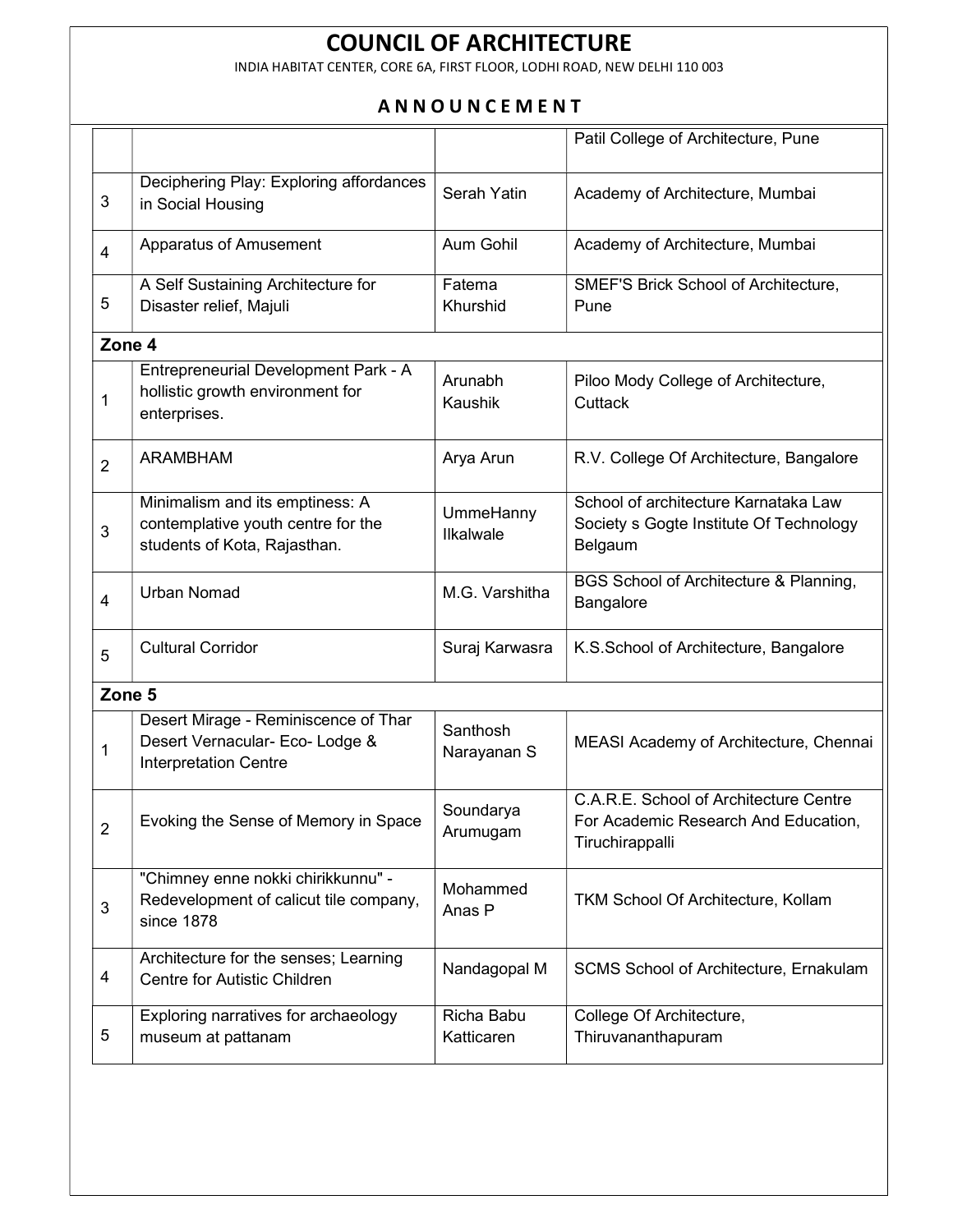INDIA HABITAT CENTER, CORE 6A, FIRST FLOOR, LODHI ROAD, NEW DELHI 110 003

### A N N O U N C E M E N T

## COA National Awards for Excellence in Architectural Thesis 2021 & JK AYA Best Architecture Student of the Year Award 2021 Zonal Presenters

#### Category B: Project addressing concerns within the society

| Sr.<br><b>No</b>        | <b>Title of Project</b>                                                                                                                                                         | Name of<br>participants          | <b>Name of College</b>                                                              |  |
|-------------------------|---------------------------------------------------------------------------------------------------------------------------------------------------------------------------------|----------------------------------|-------------------------------------------------------------------------------------|--|
|                         | Zone 1                                                                                                                                                                          |                                  |                                                                                     |  |
| $\mathbf 1$             | <b>Tourist Amenity Centre and Revitalization</b><br>of its Precinct, Dashashwamedh Ghat,<br>Varanasi, Uttar Pradesh, India.                                                     | Sharan<br>Chatterjee             | Faculty of Architecture, Integral<br>University, Lucknow                            |  |
| $\overline{2}$          | Re-Thinking for Hunger Through<br>Architecture- An Awareness Centre                                                                                                             | Mohammad<br>Sadan Khan           | <b>Faculty Of Architecture And Ekistics</b><br>Jamia Millia Islamia, New Delhi      |  |
| 3                       | A Post-Pandemic Public space                                                                                                                                                    | Prakriti<br>Vasudeva             | Sushant School of Art and Architecture,<br>Gurgaon, Haryana                         |  |
| $\overline{\mathbf{4}}$ | Architecture for Upliftment: Transformation<br>of Ram Leela Maidan to elevate the Urban<br>Poor Youth                                                                           | Ashni Jain                       | Sushant School of Art and Architecture,<br>Gurgaon, Haryana                         |  |
| 5                       | Janpath streetscape, Bhubaneswar,<br>Odisha                                                                                                                                     | Somesh<br>Panda                  | Indo Global college of Architecture,<br>Mohali                                      |  |
| Zone <sub>2</sub>       |                                                                                                                                                                                 |                                  |                                                                                     |  |
| 1                       | <b>Construction and Demolition Materials: A</b><br>Waste or A Resource?                                                                                                         | Abhishek<br>Chintaman<br>Sathe   | D.C. Patel School of Architecture, Vallabh<br>Vidyanagar                            |  |
| $\overline{2}$          | Adaptive Reuse: Converting an Industrial<br>Site to a Public Area                                                                                                               | Ananya<br>Vachher                | School of Planning and Architecture,<br><b>Bhopal</b>                               |  |
| 3                       | Participatory Housing Approach for<br><b>Conservation Induced Displacement: Case</b><br>of Siddi community of Uttar Kannada,<br>Karnataka                                       | Jay Jignesh<br>Kapadia           | Faculty Of Architecture Sarvajanik<br>College Of Engineering & Technology,<br>Surat |  |
| 4                       | Growing together - tribal empowerment<br>through architecture                                                                                                                   | Prachi<br>Sanjaybhai<br>Jariwala | Faculty Of Architecture Sarvajanik<br>College Of Engineering & Technology,<br>Surat |  |
| 5                       | <b>REKNITTING THE RIPPED URBAN</b><br>REALM BY VIRTUE OF ONTOLOGY IN<br>ARCHITECTURE. A case of pilgrimage<br>complex merging communal essence of<br>Banaras along river Ganga. | Netal<br>Subhash<br>Chandak      | Institute of Design Education and<br>Architectural studies (IDEAS), Nagpur          |  |
|                         | Zone 3                                                                                                                                                                          |                                  |                                                                                     |  |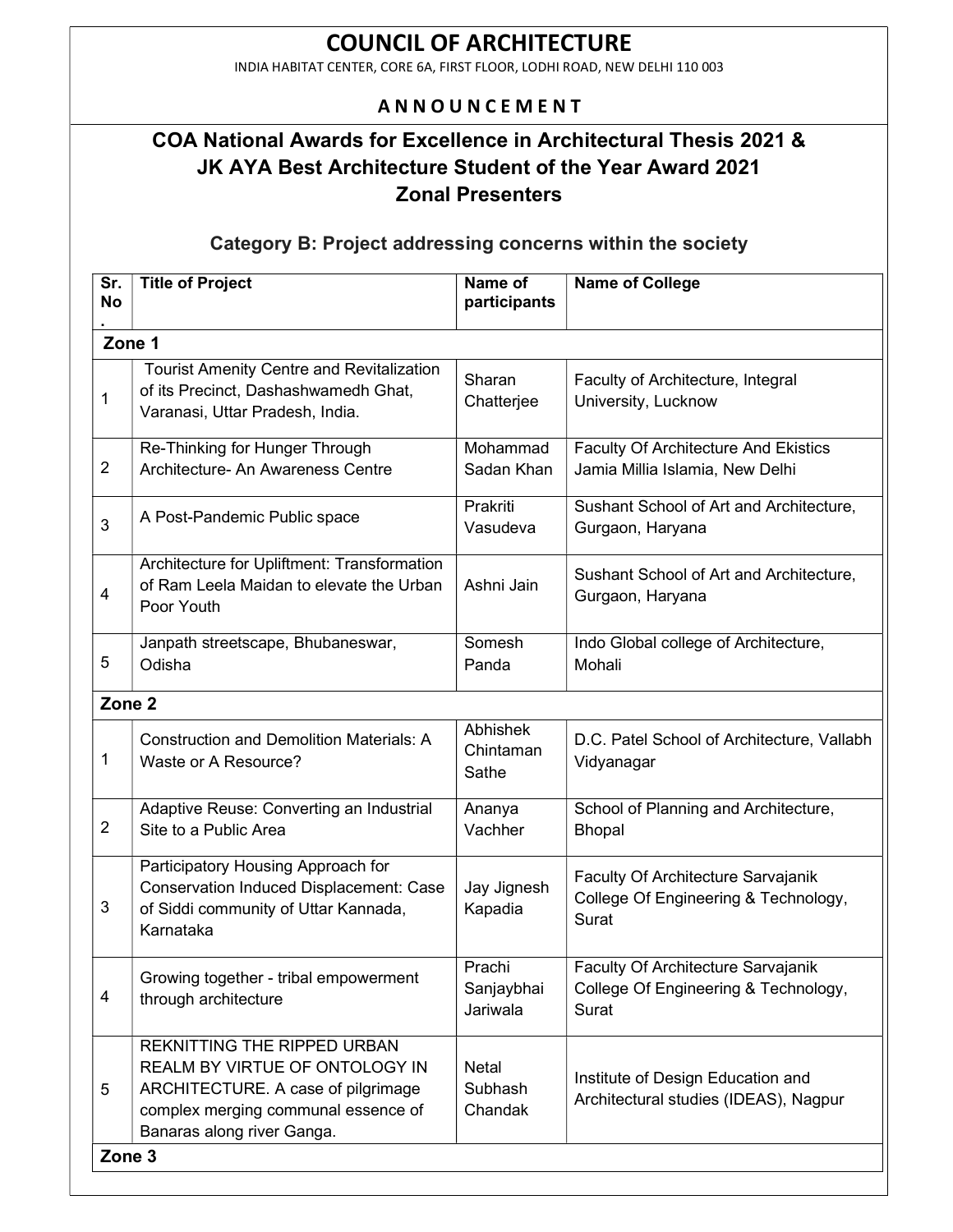INDIA HABITAT CENTER, CORE 6A, FIRST FLOOR, LODHI ROAD, NEW DELHI 110 003

#### **ANNOUNCEMENT**

| 1              | <b>Disaster Resistant Rural Housing</b>               | <b>Kunal Dalvi</b> | Mahatma Education Society's Pillai's<br><b>HOC College of Architecture</b> |
|----------------|-------------------------------------------------------|--------------------|----------------------------------------------------------------------------|
|                |                                                       |                    |                                                                            |
|                | Repurposing Quarries as Public spaces                 | Tamanna            | Pillai College of Architecture, NEW                                        |
| $\overline{2}$ |                                                       | parwani            | <b>PANVEL</b>                                                              |
|                |                                                       | Ashi Chordia       | School of Environment and Architecture,                                    |
| 3              | <b>Negotiating Commons</b>                            |                    | Mumbai                                                                     |
|                | An Urban Utopia- An Urban Laboratory to               | Riya Girish        | Lokmanya Tilak Institute of Architecture &                                 |
| $\overline{4}$ | Revive NRC Colony.                                    | Tiwari             | Design, Koperkhairane, Navi Mumbai                                         |
|                |                                                       | Karan              |                                                                            |
|                | ECO-VILLE Self Sustainable Community                  | Machhindra         | Aayojan School of Architecture and                                         |
| 5              |                                                       | Ahire              | Design, Pune                                                               |
|                |                                                       |                    |                                                                            |
| Zone 4         |                                                       |                    |                                                                            |
|                | RECONSTRUCTING CHILDHOOD -                            |                    |                                                                            |
| $\mathbf{1}$   | Through Learn, Play and Connecting<br><b>Memories</b> | Ullas M            | R.V. College of Architecture, Bangalore                                    |
|                |                                                       |                    |                                                                            |
|                | Space for people and Identities- Resilience           | Arghajit           | Piloo-Mody College Of Architecture Ajay-                                   |
| $\overline{2}$ | centre for half widows                                | Mazumdar           | Binay Institute Of Technology, Cuttack                                     |
|                | TALAASH- a covid memorial that allows                 |                    |                                                                            |
| 3              | the community to grieve and come                      | Mahek Jain         | Mysore School of Architecture, Mysore                                      |
|                | together in solidarity.                               |                    |                                                                            |
|                | An Alternative Primary School, Designing              | Mehul              |                                                                            |
| 4              | for Inclusive Learning Environment                    | Sarkar             | Sri Sri University, Cuttack                                                |
|                | Empathy in Architecture- Achieving                    |                    |                                                                            |
|                | meaningful educational, social, and                   | Sandra Rex         | School of Architecture Karnataka Law                                       |
| 5              | economic spaces for the Deafblind at                  | Shifani            | Society's Gogte Institute of Technology,                                   |
|                | Bangalore                                             |                    | Belgaum                                                                    |
| Zone 5         |                                                       |                    |                                                                            |
|                | Punarjeevan: Regeneration of Indigenous               | Alan George        |                                                                            |
| $\mathbf{1}$   | tribes in Wayanad.                                    | Joseph             | Avani Institute of Design                                                  |
|                |                                                       |                    |                                                                            |
| $\overline{2}$ | A Place to Nowhere People- Urban                      | Sharun             | McGans Ooty School of Architecture, The                                    |
|                | <b>Nomads</b>                                         | Christo M          | Nilgiris, Tamil Nadu                                                       |
|                | KUMUDH - Flower upcycling innovation                  | Haritha B          | School of Architecture Rajiv-Gandhi                                        |
| $\mathfrak{S}$ | hub, Kanpur, Uttar Pradesh                            | Nair               | Institute of Technology, Kottayam                                          |
|                | Pratheeksha Bhavanâ: Attapadi                         | Jerin J            | <b>College of Architecture</b>                                             |
| $\overline{4}$ | <b>Community Development Center</b>                   | Panakkel           | Thiruvananthapuram                                                         |
|                |                                                       |                    |                                                                            |
| 5              | Redevelopment of Chengalchoola,                       | Sareena            | School of Architecture MES College Of                                      |
|                | Thiruvananthapuram                                    | sirab              | Engineering, Malappuram                                                    |
|                |                                                       |                    |                                                                            |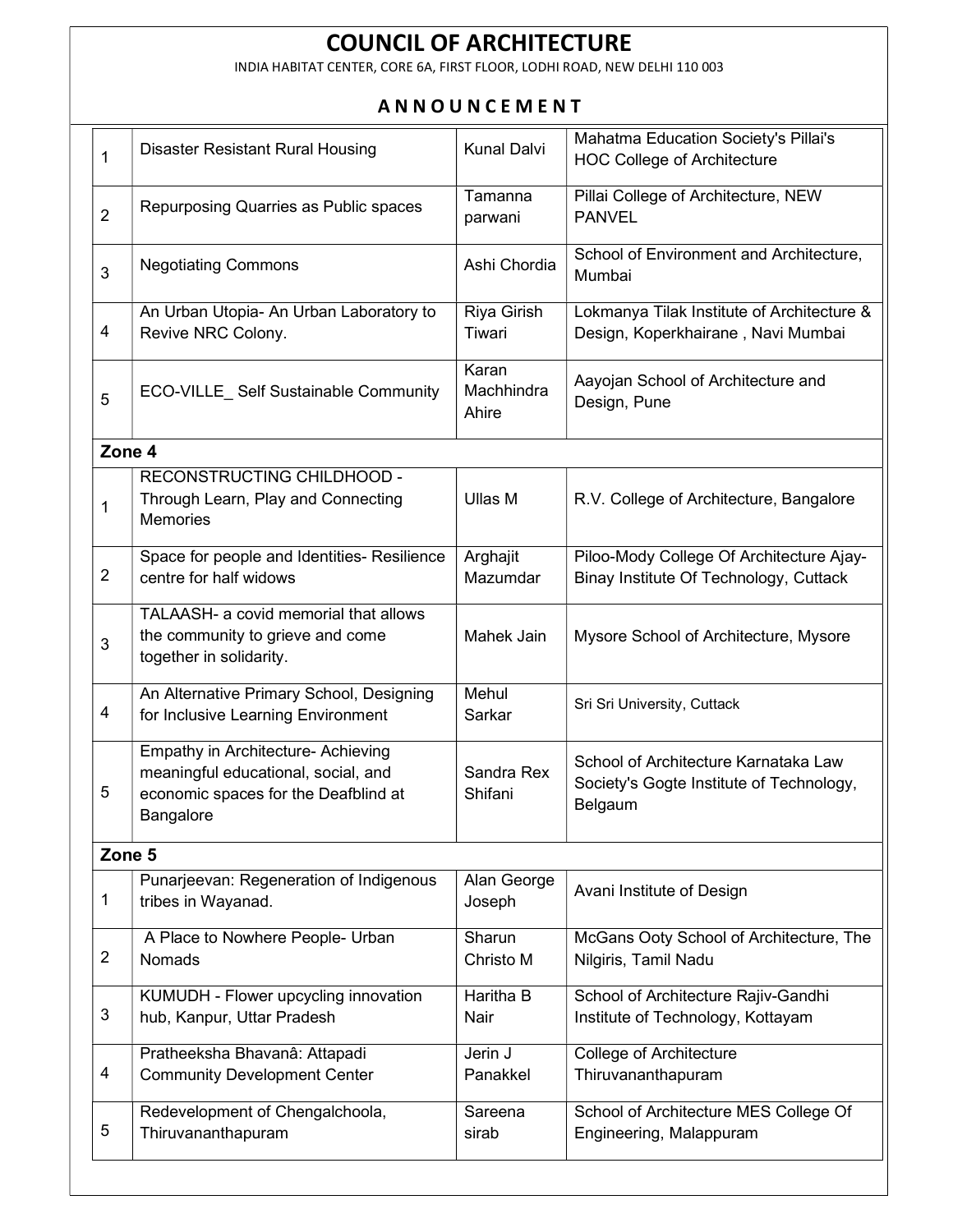INDIA HABITAT CENTER, CORE 6A, FIRST FLOOR, LODHI ROAD, NEW DELHI 110 003

### **ANNOUNCEMENT**

## COA National Awards for Excellence in Architectural Thesis 2021 & JK AYA Best Architecture Student of the Year Award 2021 Winners at Zonal Jury

Category A: Architectural Project

| Sr.<br><b>No</b>  | <b>Title of Project</b>                                                                               | Name of<br>participants        | <b>Name of College</b>                                              |  |  |
|-------------------|-------------------------------------------------------------------------------------------------------|--------------------------------|---------------------------------------------------------------------|--|--|
|                   | Zone 1                                                                                                |                                |                                                                     |  |  |
| 1.                | The Contemporary Expression of<br><b>Tradition-International Convention</b><br>Centre at Jodhpur      | Ayushi Saxena                  | School of Planning & Architecture, New<br>Delhi                     |  |  |
| Zone <sub>2</sub> |                                                                                                       |                                |                                                                     |  |  |
| 1.                | The Mining Museum- Reuse of an<br>abandoned quarry                                                    | Shalini Polra                  | The Maharaja Sayajirao University,<br>Vadodara                      |  |  |
| Zone <sub>3</sub> |                                                                                                       |                                |                                                                     |  |  |
| 1.                | Deciphering Play: Exploring affordances<br>in Social Housing                                          | Serah Yatin                    | Academy of Architecture, Mumbai                                     |  |  |
| Zone 4            |                                                                                                       |                                |                                                                     |  |  |
| 1.                | Arambham                                                                                              | Arya Arun                      | R.V. College of Architecture, Bangalore                             |  |  |
| Zone <sub>5</sub> |                                                                                                       |                                |                                                                     |  |  |
| 1.                | Exploring narratives for archaeology<br>museum at Pattanam                                            | Richa Babu<br>Katticaren       | College of Architecture,<br>Thiruvananthapuram                      |  |  |
|                   | Category B: Project addressing concerns within the society                                            |                                |                                                                     |  |  |
| Sr.<br><b>No</b>  | <b>Title of Project</b>                                                                               | Name of<br>participants        | <b>Name of College</b>                                              |  |  |
| Zone 1            |                                                                                                       |                                |                                                                     |  |  |
| $\mathbf{1}$ .    | Architecture for Upliftment:<br>Transformation of Ram Leela Maidan to<br>elevate the Urban Poor Youth | Ashni Jain                     | Sushant School of Art and Architecture<br>Ansal University, Gurgaon |  |  |
| Zone <sub>2</sub> |                                                                                                       |                                |                                                                     |  |  |
| 1.                | <b>Construction and Demolition Materials:</b><br>A Waste or A Resource?                               | Abhishek<br>Chintaman<br>Sathe | D.C. Patel School of Architecture,<br>Vallabh Vidyanagar            |  |  |
| Zone <sub>3</sub> |                                                                                                       |                                |                                                                     |  |  |
| 1.                | Repurposing Quarries as Public spaces                                                                 | Tamanna<br>Parwani             | Pillai college of Architecture, New<br>Panvel                       |  |  |
|                   | Zone 4                                                                                                |                                |                                                                     |  |  |
| 1.                | Reconstructing Childhood - Through<br>Learn, Play and Connecting Memories                             | Ullas M                        | R.V. College of Architecture, Bangalore                             |  |  |
| Zone 5            |                                                                                                       |                                |                                                                     |  |  |
| 1.                | Punarjeevan: Regeneration of<br>Indigenous tribes in Wayanad.                                         | Alan George<br>Joseph          | Avani Institute of Design, Calicut                                  |  |  |